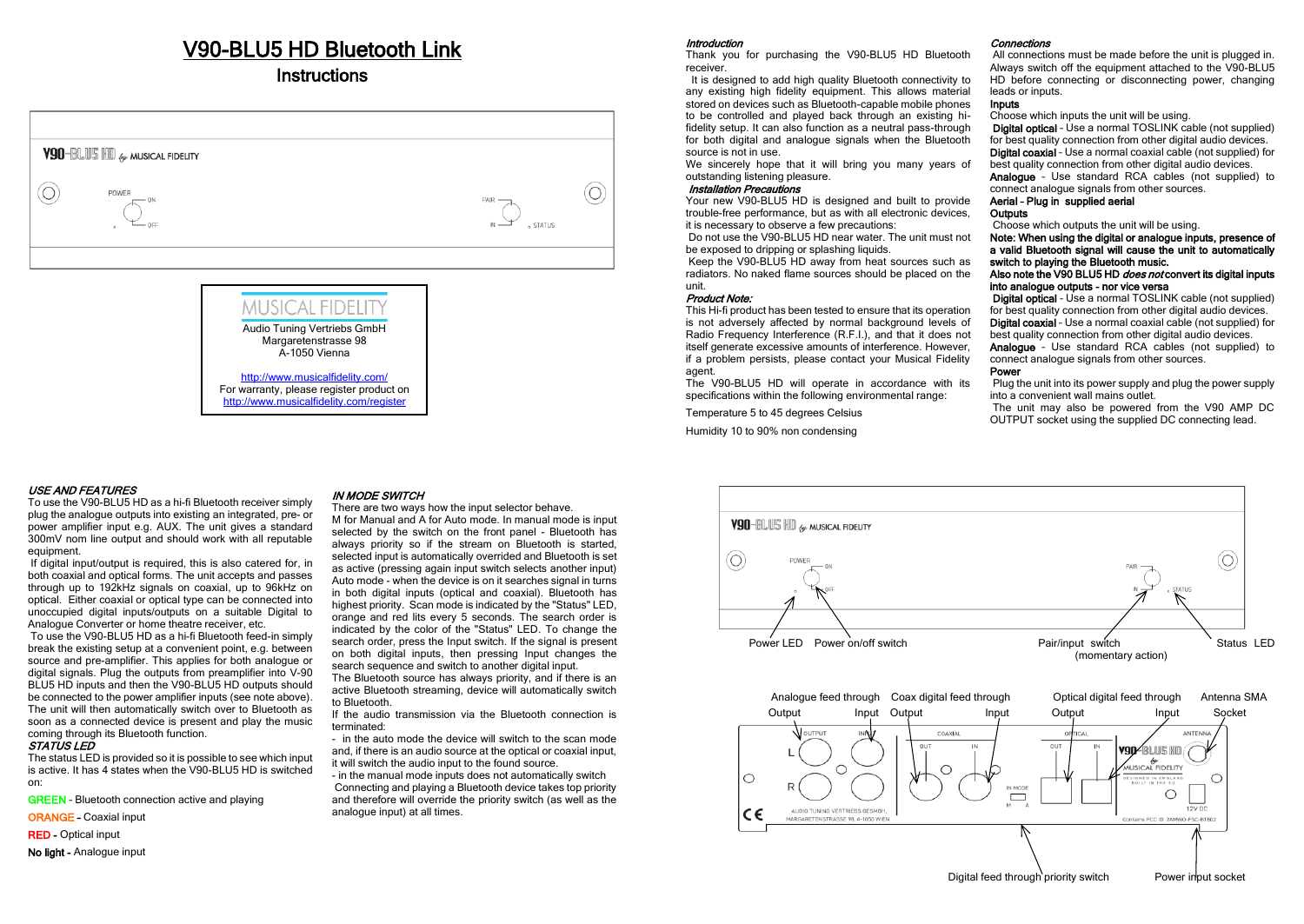# BLUETOOTH

Pairing device.

The V90-BLU5 HD always connects automatically to the last paired source.

For pairing a new device:

1. Press the switch Pair, the status LED starts blinking green. 2. Turn on the Bluetooth device and in the list of available devices select "V90-BLU5 HD", If pairing is successful, the green LED will lit. Device is paired and ready to use. Note: pairing mode is active for 60s, it can be also deactivated by pressing the Pair switch again.

The range of the built-in Bluetooth receiver is dependant on the connected device, e.g. the mobile phone or Bluetooth enabled computer.

Nearby radio-frequency interference can also have an effect on Bluetooth. Make sure the unit is positioned as far away as possible from any potential sources of electrical and electromagnetic interference, as well as other Bluetooth or Wi-Fi devices

The device contained within this unit is Class 2 which works up to 90ft. (30 Meters) assuming clear line of sight with a similarly specified Class 2 transmitter devices. Walls, partitions and local interference will reduce this range somewhat.

If the device (phone, computer, etc) to be linked has a different class Bluetooth device that can manage e.g. only 15ft. (5 Meters), then the link will be limited to the SHORTER of the two ranges, i.e. 15ft. (5 Meters).

# Reset to factory setting

Press and hold the switch in the position Pair while the device is off. Turn on the device and still hold the switch Pair until the red LED turns to orange and the release the switch.

| Problem        | Probable Cause                                                                                                                                                                                                  | Remedy                                                                                                               |  |  |
|----------------|-----------------------------------------------------------------------------------------------------------------------------------------------------------------------------------------------------------------|----------------------------------------------------------------------------------------------------------------------|--|--|
| No power       | Mains supply not switched on.                                                                                                                                                                                   | Supply is plugged in and unit<br>switched on (blue LED lit)                                                          |  |  |
|                | Power plug is not fully inserted                                                                                                                                                                                | Plug into rear socket securely                                                                                       |  |  |
| No sound       | Wrong connections between input<br>source and the V90-BLU5 HD                                                                                                                                                   | Check leads are connected and<br>secure.<br>Check other source is not playing<br>and lead connections                |  |  |
|                | Volume turned right down                                                                                                                                                                                        | Check volume is adjusted on<br>sending/connected device is set<br>accordingly. Take care not to turn<br>up too high! |  |  |
| Not connecting | Aerial not connected                                                                                                                                                                                            | Connect aerial                                                                                                       |  |  |
|                | Aerial not tightened                                                                                                                                                                                            | Make sure aerial connection is                                                                                       |  |  |
|                | Bluetooth not enabled on sending                                                                                                                                                                                | secure                                                                                                               |  |  |
|                | device                                                                                                                                                                                                          | Enable the Bluetooth function and<br>connect with V90-BLU5 HD                                                        |  |  |
| Hum            | Audio connector not secure                                                                                                                                                                                      | Insert plug so full contact is made.                                                                                 |  |  |
|                | If none of these actions affect a cure, please contact the dealer, or an authorised Musical Fidelity service agent.<br>Remember; never open the case of the V90-BLU5 HD, as this will invalidate the quarantee. |                                                                                                                      |  |  |

# **Iltem disposal information for Europe**



### Specifications: Bluetooth Radio Specification v5.0 Bluetooth audio specification<br>Cualcomm® antX<sup>™</sup> Qualcomm® antX<sup>™</sup> HD THD 0.01% "A" wtd Qualcomm® aptX™, Qualcomm® aptX™ HD THD 1.001% "A" wtd.<br>Carrier frequency 2.402 to 2.480 GHz Signal to noise 80dB"A" wtd. Carrier frequency 2.402 to 2.480 GHz Signal to noise 80dB<br>Transmission power +10dBm (max) Separation 78dB Transmission power +10dBm (max) Separation 78dB<br>
Class 2 up to 30M (90ft) range AF Freq. response +0. -1dB Class 2 up to 30M (90ft) range AF Freq. response +0, -1dB<br>Bluetooth digital out 96kHz upsampled Bluetooth digital out<br>Loop digital output same as digital input Loop line output same as line input Connections: Line level input: 1 pair RCA connectors Line level 300mV nominal Line level output: 1 pair RCA connectors<br>Coaxial digital input 1 RCA connector Coaxial digital input 1 RCA connector 32 to 192kHz sample rate<br>Coaxial digital output 1 RCA connector 32 to 192kHz sample rate Coaxial digital output 1 RCA connector 32 to 192kHz sample rate<br>
Optical input 1 TOSLINK style receptacle 32 to 96kHz sample rate Optical input 1 TOSLINK style receptacle 32 to 96kHz sample rate<br>
Optical output 1 TOSLINK style receptacle 32 to 96kHz sample rate Optical output 1 TOSLINK style receptacle 32 to 96kHz sample<br>
Power input 1.3mm DC power socket 6-12V DC requiated 1.3mm DC power socket Dimensions: Length 117mm 4⅔" including terminals and volume 170mm 6⅔"<br>47mm 1½" Height 47mm 1⅔" including "feet" Weight: Unit 590g 1¼ lbs net 1.05Kg 2¼ lbs Gross Accessories (supplied) Power lead Bluetooth Aerial Leaflet 2 way 1.3mm DC plug 50 ohm SMA Instructions 1 off 1 off 1 off Musical Fidelity reserves the right to make improvements which may result in specification or feature changes without notice. E&OE. Manual issue 2 – 22/03/21

### <u>NIZ</u> zis DISPOSAL

The crossed out wheeled bin label that appears on the back panel of the product indicates that the product must not be disposed of as normal household waste. To prevent possible harm to the environment please separate the product from other waste to ensure that it can be recycled in an environmentally safe manner. Please contact your local government office or your retailer for available collection facilities.

### DISPOSITION

La poubelle sur roulettes barrées X, qui apparaît en logo sur le panneau arrière du produit, indique que celui-ci ne doit pas être traité comme un déchet domestique commun. Afin de protéger l'environnement, ce produit électronique devra être géré séparément et donc recyclé selon les nouvelles normes Européennes Rohs concernant les déchets d'appareils électroniques. Prière de contacter les services concernés gouvernementaux ou votre point de vente pour l'élimination et l'enlèvement de déchets électroniques équipés de composants électroniques.

DISPOSAL La etiqueta cruzada hacia fuera del compartimiento que aparece en el panel trasero del producto indica que el producto no se debe reciclarse como basura normal de la casa. Para prevenir daños posible al ambiente separe por favor el producto de otras basura para asegurarse de que puede ser reciclada de una manera ambientalmente segura. Entre en contacto por favor a su oficina gubernamental local o a su minorista para las instalaciones disponibles de la colección.

### RIFIUTI

L'etichetta del cassonetto barrato riportato sul retro dell'apparecchio indica che il prodotto non deve essere smaltito tramite la procedura normale di smaltimento dei rifiuti domestici. Per evitare eventuali danni all'ambiente, separare questo prodotto da altri rifiuti domestici in modo che possa venire riciclato in base alle procedure di rispetto ambientale. Per maggiori dettagli sulle aree di raccolta disponibili, contattate l'ufficio govenativo locale od il rivenditore del prodotto.

### FACHGERECHTE ENTSORGUNG:

Das auf der Geräterückseite angebrachte Label deutet darauf hin, dass das Produkt nicht mit konventionellem Hauskehricht entsorgt werden darf. Um Schäden und Verschmutzungen an Umwelt und Mensch zu vermeiden, muss das Produkt fachgerecht entsorgt und von anderem Abfall getrennt werden. Wenden Sie sich bei Fragen hierzu an Ihren Fachhändler oder an eine öffentliche Informationsstelle.



AFVAL Het label op de achterzijde van dit apparaat, een afvalbak op wielen met **The Company** een kruis doorgehaald, geeft aan dat dit apparaat niet samen met gewoon huishoudafval mag worden weggegooid. Om mogelijke schade aan onze leefomgeving te voorkomen dient dit apparaat, gescheiden van gewoon huishoudelijk afval, te worden afgevoerd zodat het op een milieuvriendelijke manier kan worden gerecycled. Neem voor beschikbare inzamelplaatsen contact op met uw gemeentelijke reinigingsdienst of met uw elektronica leverancier.

### HÄVITTÄMINEN

Yliruksattua jäteastiaa kuvaava tarra tuotteen takalevyssä kertoo, että tuotetta ei saa käsitellä normaalina talousjätteenä. Ympäristön suojelemiseksi on tuote pidettävä erillään muusta jätteestä ja se on kierrätettävä ekologisesti kestävällä tavalla. Ota yhteyttä laitteen myyjään tai Pirkanmaan Ympäristökeskukseen lähimmän kierrätyskeskuksen löytämiseksi.

# AFSKAFNING

<u>La sie a ranse</u><br>Logoet med en skraldespand med kryds over på bagsiden af apparatet n m indikerer at dette produkt ikke må kasseres som normal husholdningsaffald. For at forebygge mulig skade på miljøet, bedes De separere dette produkt fra andet affald, og sikre at det bliver genbrugt på en miljørigtig måde. Kontakt venligst de lokale myndigheder eller din forhandler for oplysning om nærmeste tilgængelige opsamlingssted for elektronikaffald.

<u>ΔΙΑΔΙΚΑΣΙΑ ΑΠΟΡΡΙΨΗΣ</u><br>ΤΟ ΣΗΜΑ ΜΕ ΤΟΝ ΔΙΑΓΕΓΡΑΜΜΕΝΟ ΤΡΟΧΗΛΑΤΟ ΚΑΔΟ ΑΠΟΡΡΙΜΑΤΩΝ ΣΤΗΝ ΠΙΣΩ ΟΨΗ ΤΟΥ ΜΗΧΑΝΗΜΑΤΟΣ ΔΗΛΩΝΕΙ ΟΤΙ ΤΟ ΠΡΟΙΟΝ ΑΥΤΟ ΔΕΝ ΠΡΕΠΕΙ ΝΑ ΔΙΑΧΕΙΡΙΣΘΕΙ ΣΑΝ ΣΥΝΗΘΙΣΜΕΝΟ ΟΙΚΙΑΚΟ ΑΠΟΒΛΗΤΟ. ΠΡΟΣ ΑΠΟΦΥΓΗ ΕΝΔΕΧΟΜΕΝΗΣ ΕΠΙΒΑΡΥΝΣΗΣ ΤΟΥ ΠΕΡΙΒΑΛΛΟΝΤΟΣ, ΞΕΧΩΡΙΣΤΕ ΤΟ ΠΡΟΙΟΝ ΑΠΟ ΤΑ ΑΛΛΑ ΑΠΟΡΡΙΜΑΤΑ ΩΣΤΕ ΝΑ ΕΞΑΣΦΑΛΙΣΘΕΙ Η ΑΝΑΚΥΚΛΩΣΗ ΤΟΥ ΜΕ ΤΟΝ ΠΡΕΠΟΝΤΑ ΤΡΟΠΟ. ΠΑΡΑΚΑΛΟΥΜΕ ΝΑ ΕΠΙΚΟΙΝΩΝΗΣΕΤΕ ΜΕ ΤΗΝ ΤΟΠΙΚΗ ΥΠΗΡΕΣΙΑ ΑΝΑΚΥΚΛΩΣΗΣ Η ΜΕ ΤΟ ΚΑΤΑΣΤΗΜΑ ΑΓΟΡΑΣ ΓΙΑ ΠΕΡΙΣΣΟΤΕΡΕΣ ΛΕΠΤΟΜΕΡΕΙΕΣ.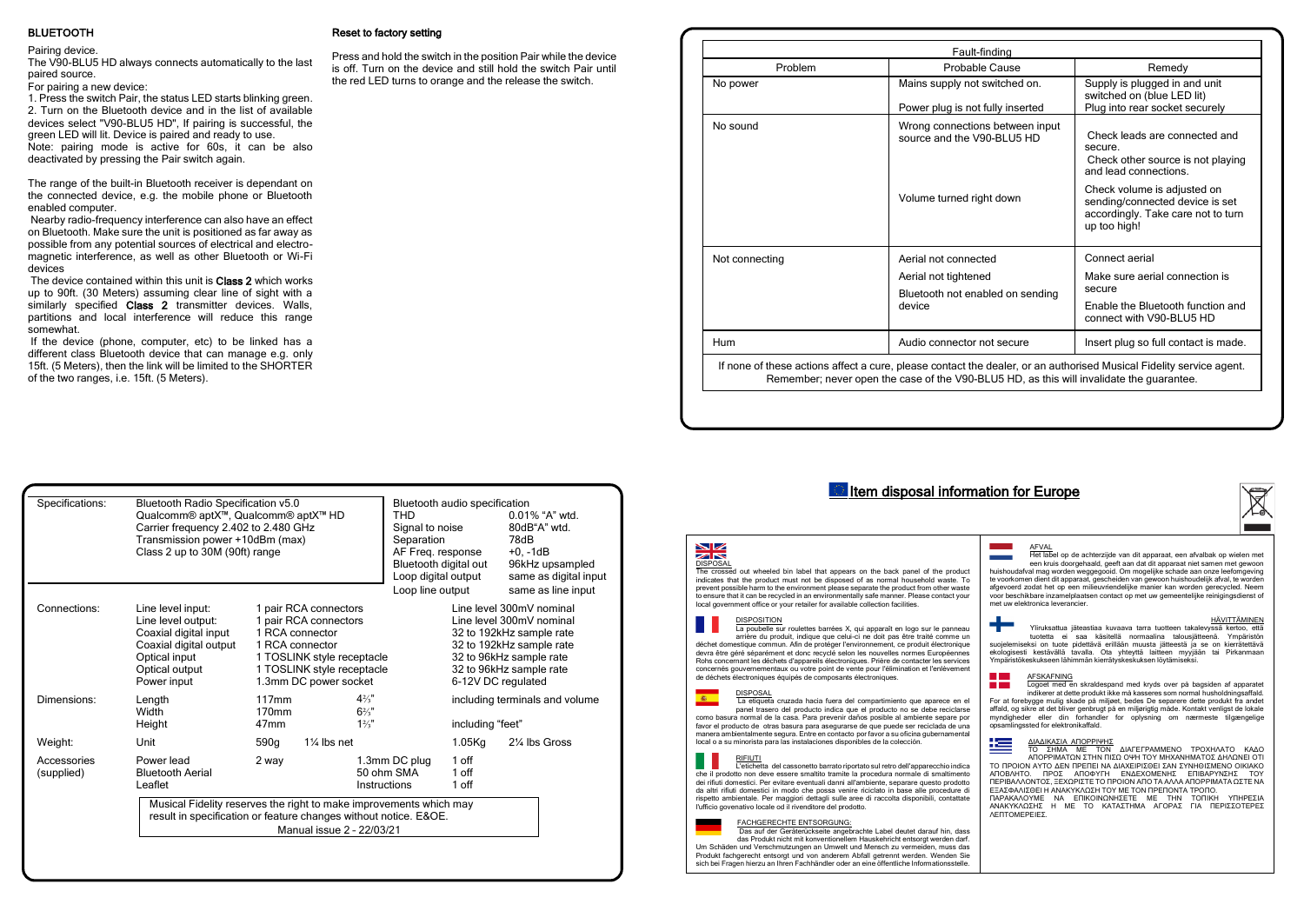# V90-BLU5 HD Bluetooth Link

# **Gebrauchsanweisung**





### VERWENDUNG UND FUNKTIONEN

Um den V90-BLU5 HD als HiFi-Bluetooth-Empfänger zu verwenden, schließen Sie einfach die Analogausgänge an einen vorhandenen integrierten Vor- oder einen vorhandenen integrierten Vor- oder Leistungsverstärkereingang an, z. AUX. Das Gerät liefert einen Standard von 300 mV.

Wenn ein digitaler Ein- / Ausgang erforderlich ist, gibt es koaxiale als auch in optische Optionen. Das Gerät akzeptiert und leitet koaxiale Signale mit bis zu 192 kHz und optische Signale mit bis zu 96 kHz durch

Um den V90-BLU5 HD als HiFi-Bluetooth-Feed-In zu verwenden, unterbrechen Sie einfach das vorhandene Setup an einer geeigneten Stelle, z.B. zwischen Quelle und Vorverstärker. Dies gilt sowohl für analoge als auch für digitale Signale. Stecken Sie die Ausgänge des Vorverstärkers in die V-90 BLU5-HD Eingänge, und dann sollten die V90-BLU5 HD Ausgänge mit der Endstufe verbunden werden. Das Gerät schaltet dann automatisch auf Bluetooth um, sobald ein verbundenes Gerät vorhanden ist, und spielt Musik über Bluetooth ab.

# STATUS LED

Die Status-LED ist vorhanden, damit Sie sehen können, welcher Eingang aktiv ist. Es hat 4 Zustände, wenn der V90- BLU5 HD eingeschaltet ist:

GRÜN – Bluetooth aktiv

ORANGE – Koaxialer Eingang

ROT – Optischer Eingang

Kein Licht – Analoger Eingang

# AUTOMATISCHE EINGANGSERKENNUNG

Es gibt zwei Möglichkeiten, wie sich der Eingangswähler verhält.

M für Manuell und A für Automatisch. Im manuellen Modus wird der Eingang über den Schalter auf der Vorderseite ausgewählt. Bluetooth hat aber immer Priorität. Wenn der Stream über Bluetooth gestartet wird, wird der ausgewählte Eingang automatisch überschrieben und Bluetooth wird als aktiv gesetzt (erneutes Drücken des Eingangsschalters wählt einen anderen Eingang aus). Auto-Modus - Wenn das Gerät eingeschaltet ist, sucht es abwechselnd nach Signalen in beiden digitalen Eingängen (optisch und koaxial). Bluetooth hat höchste Priorität. Der Scan-Modus wird durch die LED "Status" angezeigt. Alle 5 Sekunden leuchten orange und rot. Die Suchreihenfolge wird durch die Farbe der LED "Status" angezeigt. Drücken Sie den Eingangsschalter, um die Suchreihenfolge zu ändern. Wenn das Signal an beiden Digitaleingängen vorhanden ist, ändert das Drücken von Input die Suchsequenz und wechselt zu dem anderen Digitaleingang.

Die Bluetooth-Quelle hat immer Priorität. Wenn ein Bluetooth-Streaming aktiv ist, wechselt das Gerät automatisch zu Bluetooth.

Wenn die Audioübertragung über die Bluetooth-Verbindung beendet ist:

- Im Auto-Modus wechselt das Gerät in den Scan-Modus. Wenn sich am optischen oder koaxialen Eingang ein Signal befindet, schaltet es den Audioeingang auf die gefundene Quelle um.

- Im manuellen Modus schalten die Eingänge nicht automatisch um.

Das Anschließen und Spielen eines Bluetooth-Geräts hat höchste Priorität und überschreibt daher jederzeit den Prioritätsschalter (sowie den Analogeingang).

# Einleitung

Vielen Dank, dass Sie sich für den Bluetooth-Empfänger V90-BLU5 HD entschieden haben. Es wurde entwickelt, um jedem vorhandenen High-Fidelity-Gerät eine hochwertige Bluetooth-Konnektivität hinzuzufügen. Es kann auch als neutraler Durchschleifer für digitale und analoge Signale fungieren, wenn die Bluetooth-Quelle nicht verwendet wird. Wir hoffen aufrichtig, dass es Ihnen viele Jahre herausragenden Hörvergnügens bringen wird.

# Vorsichtsmaßnahmen bei der Installation

Ihr neuer V90-BLU5 HD ist so konzipiert und gebaut, dass er eine störungsfreie Leistung bietet. Wie bei allen<br>elektronischen Geräten müssen jedoch einige elektronischen Geräten müssen Vorsichtsmaßnahmen beachtet werden: Verwenden Sie den V90-BLU5 HD nicht in der Nähe von Wasser. Das Gerät darf keinen tropfenden oder spritzenden Flüssigkeiten ausgesetzt werden. Halten Sie den V90-BLU5 HD von Wärmequellen wie Heizkörpern fern. Offene Flammen dürfen nicht in die Nähe des Geräts gestellt werden.

# Produkthinweis:

Dieses HiFi-Produkt wurde getestet, um sicherzustellen, dass sein Betrieb nicht durch normale Hintergrundpegel von Hochfrequenzstörungen beeinträchtigt wird und dass es selbst keine übermäßigen Störungen erzeugt. Wenn ein Problem besteht, wenden Sie sich bitte an Ihren Musical Fidelity-Vertreter.

Der V90-BLU5 arbeitet gemäß seinen Spezifikationen innerhalb des folgenden Umgebungsbereichs:

Temperatur 5 bis 45 Grad Celsius Luftfeuchtigkeit 10 bis 90% nicht kondensierend

# Verbindungen

Alle Verbindungen müssen hergestellt werden, bevor das Gerät an den Strom angeschlossen wird. Schalten Sie immer die an den V90-BLU5 HD angeschlossenen Geräte aus,

bevor Sie die Stromversorgung anschließen oder trennen, Kabel oder Eingänge umstecken.

### Eingänge

Wählen Sie aus, welche Eingänge das Gerät verwenden soll. Digital optisch – Verwenden Sie ein normales TOSLINK-Kabel (nicht im Lieferumfang enthalten), um eine optimale Verbindung mit anderen digitalen Audiogeräten herzustellen. Digital koaxial - Verwenden Sie ein normales Koaxialkabel (nicht im Lieferumfang enthalten), um eine optimale Verbindung mit anderen digitalen Audiogeräten herzustellen. Analog – Verwenden Sie Standard-Cinch-Kabel, um analoge Signale von anderen Quellen anzuschließen.

Antenne - Stecken Sie die mitgelieferte Antenne ein

### Ausgänge

Wählen Sie aus, welche Ausgänge das Gerät verwenden soll.

Hinweis: Wenn Sie die digitalen oder analogen Eingänge verwenden, schaltet das Gerät bei Vorhandensein eines gültigen Bluetooth-Signals automatisch auf die Wiedergabe der Bluetooth-Musik um. Beachten Sie auch, dass der V90 seine digitalen Eingänge nicht in analoge Ausgänge umwandelt - und auch nicht umgekehrt.

Digital optisch - Verwenden Sie ein normales TOSLINK-Kabel (nicht im Lieferumfang enthalten), um eine Verbindung von anderen digitalen Audiogeräten in bester Qualität herzustellen.

Digital koaxial - Verwenden Sie ein normales Koaxialkabel (nicht im Lieferumfang enthalten), um eine optimale Verbindung mit anderen digitalen Audiogeräten herzustellen. Analog – Verwenden Sie Standard-Cinch-Kabel, um analoge Signale von anderen Quellen anzuschließen.

# Strom

Schließen Sie das Gerät für die Stromversorgung an eine Steckdose an.